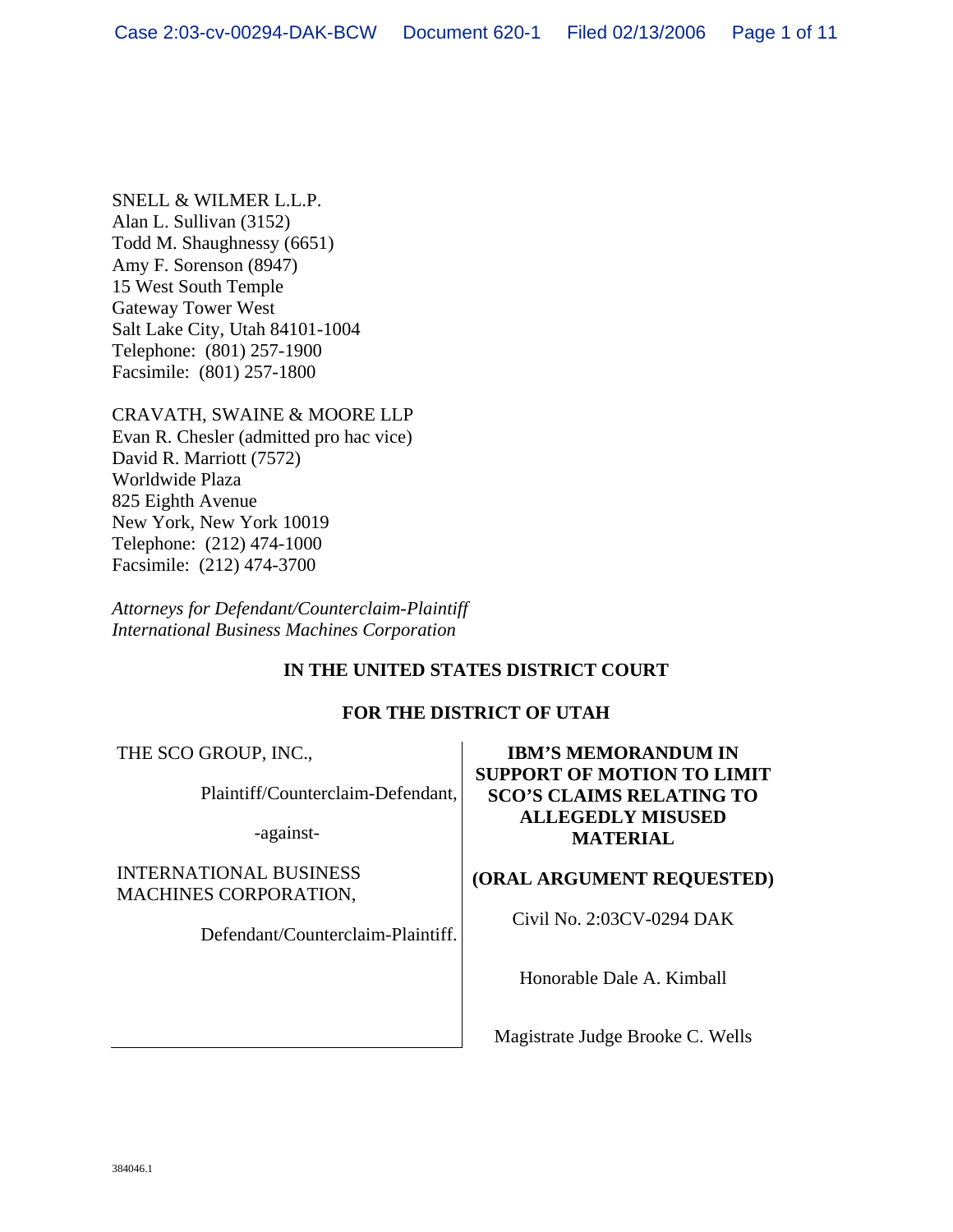Defendant/counterclaim-plaintiff International Business Machines Corporation ("IBM") respectfully submits the following memorandum in support of its Motion to Limit SCO's Claims Relating to Allegedly Misused Material. By this motion, IBM seeks to limit the scope of SCO's claims to the Items of allegedly misused material disclosed with sufficient specificity in SCO's December 22, 2005 Disclosure of Material Allegedly Misused by IBM (the "Final Disclosures").

#### **Preliminary Statement**

As this Court has recognized, SCO has made a plethora of public statements accusing IBM of misconduct, while offering no support for its allegations. The Court deferred IBM's motions for summary judgment but ordered SCO to particularize its claims, once and for all, in the Final Disclosures. SCO has refused. Although all 294 Items identified in the Final Disclosures fail to provide the level of specificity sought by IBM and required by the Court, the lack of specificity for 201 of the 294 Items renders it impossible as a practical matter for IBM to defend itself. For those 201 Items, SCO fails to identify the allegedly misused material with the most basic detail. SCO's failure to provide even the most basic specificity for its claims is extraordinarily prejudicial to IBM and should not be allowed. Thus, IBM respectfully requests that the Court limit SCO's claims to the 93 Items for which SCO provides detail sufficient to identify the allegedly misused material.

Following SCO's repeated failure to respond to IBM's discovery requests, Magistrate Judge Wells twice ordered SCO to respond to the requests with specificity. In an order dated December 12, 2003, Magistrate Judge Wells ordered SCO to "identify and state with specificity the source code(s) that SCO is claiming form the basis of their action against IBM". (12/12/2003 Order ¶ 4.) Again, in an order dated March 3, 2004, Magistrate Judge Wells ordered SCO "to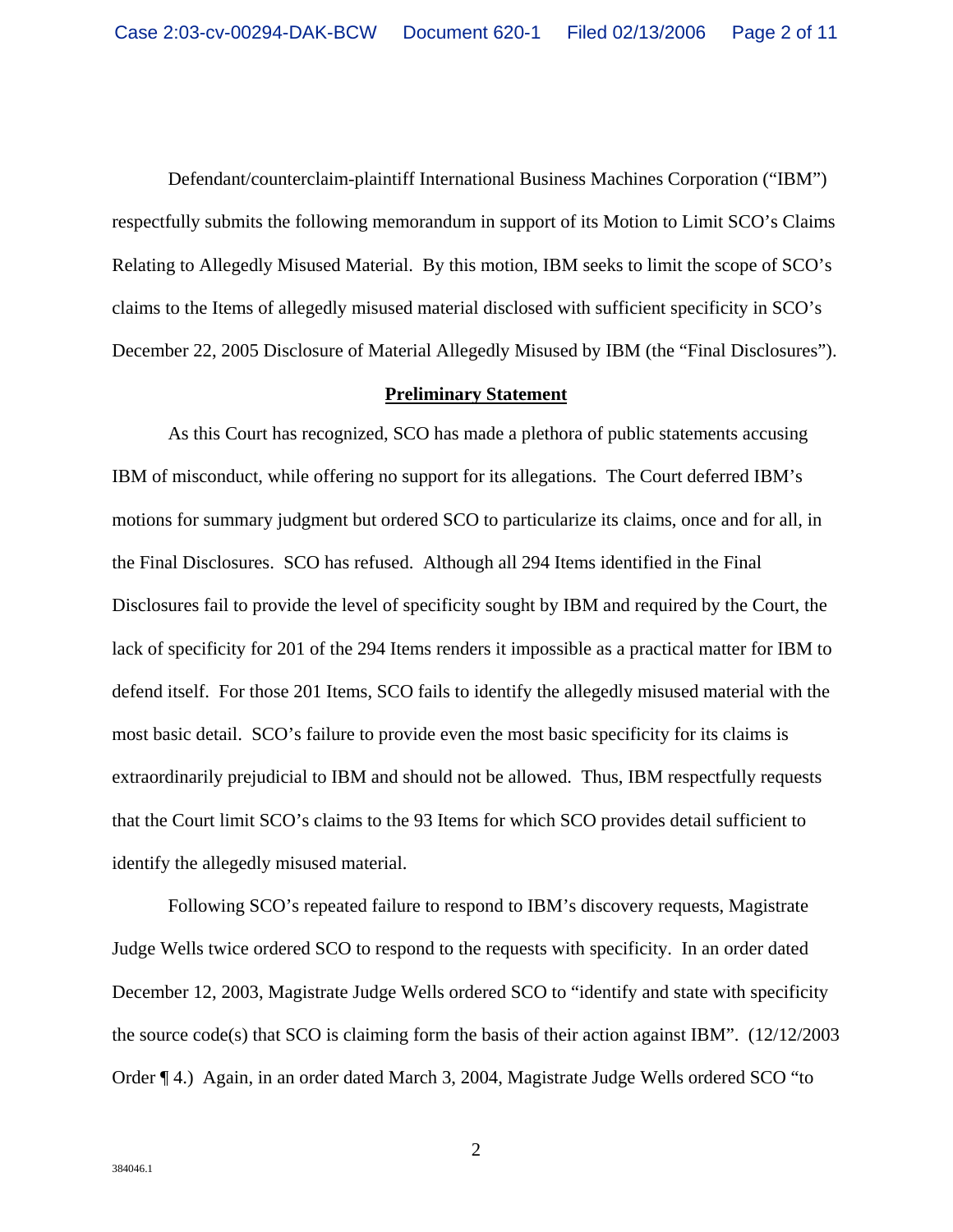provide and identify all specific lines of code that IBM is alleged to have contributed to Linux from either AIX or Dynix" and "to provide and identify all specific lines of code from Unix System V from which IBM's contributions from AIX or Dynix are alleged to be derived". (03/03/04 Order ¶¶ I.1-I.3.) SCO failed to comply, and IBM moved for summary judgment.

After deferring IBM's summary judgment motions, this Court likewise required SCO to particularize its claims. In an order dated July 1, 2005, the Court adopted (over SCO's objection) an IBM proposal to set interim and final deadlines for the disclosure of all allegedly misused material. The Court set October 28, 2005, as the "Interim Deadline for Parties to Disclose with Specificity All Allegedly Misused Material Identified to Date and to Update Interrogatory Responses Accordingly". (07/01/2005 Order ¶ III.) The Court set December 22, 2005, as the "Final Deadline for Parties to Identify with Specificity All Allegedly Misused Material". (Id.)

Although IBM had already produced hundreds of millions of lines of source code (which SCO could have used to comply with the Court's orders), SCO demanded that IBM produce hundreds of millions of lines of additional code, programmers' notes and design documents. IBM produced the equivalent of tens of millions of pages of these materials. As described in the May 3, 2005 Declaration of Todd M. Shaughnessy, the production involved more than 4,700 hours of work from more than 400 IBM employees, not including the time spent by IBM counsel and consultants. (05/03/2005 Shaughnessy Decl. ¶ 5 (attached as Exhibit A).)

SCO's interim disclosures nevertheless fell far short of the specificity required by the Court. SCO failed, for example, to describe all of the allegedly misused material by version, file and line of code. SCO refused to disclose versions, files and/or line numbers for the code at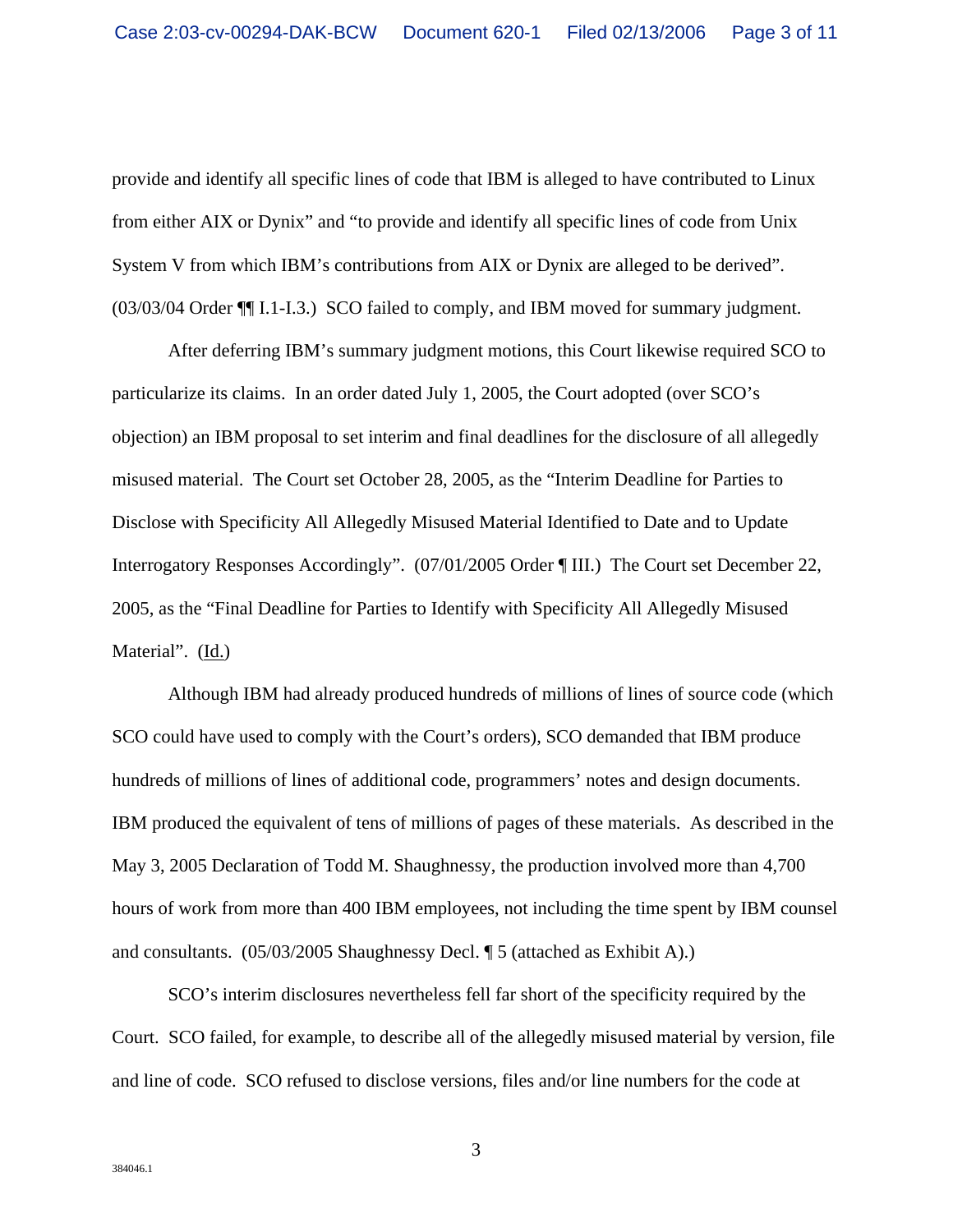issue with respect to the 201 Items in dispute on this motion. IBM promptly brought these deficiencies to SCO's attention and asked that SCO correct them in its Final Disclosures. (See 12/5/05 Letter from T. Shaughnessy to T. Normand, a true and correct copy of which is attached as Exhibit B.) Because it is practically impossible to defend against imprecise allegations, IBM advised SCO it would ask the Court to preclude SCO from pursuing any claims regarding allegedly misused material not properly disclosed in the Final Disclosures, which we asked SCO to provide in an electronic format that would allow efficient analysis by IBM. (See id. at p. 2.) SCO did not respond to that letter, or otherwise object to IBM's request.

Rather than correct the shortcomings in SCO's interim disclosures, the Final Disclosures (which SCO declined to provide in an electronic form, hindering IBM's analysis) merely compound them, by challenging even more items without specifically describing them. None of the 294 Items in the Final Disclosures provide the level of detail sought by IBM and required by the Court. Remarkably, for 201 of the 294 Items, SCO does not provide enough particularity even to identify the versions or line numbers for the allegedly misused material. (See Item Nos. 2-112, 143-149, 165-182, 186-193, 204, 232-271, 279-294.)<sup>1</sup> In fact, <u>no</u> versions, files or lines of Unix System V code are identified; no versions, files or lines of Dynix or AIX code are identified as misused; and  $\underline{no}$  specific versions or lines of Linux code are identified.<sup>2</sup> For these

<sup>&</sup>lt;sup>1</sup> Although SCO does provide versions and line numbers for the files identified in Item No. 204, SCO makes no claim as to any misuse of the code identified in Item No. 204. Under the heading "Improperly Disclosed Code, Method, or Concept", SCO states: "N/A". (See infra note 4.)

 $2$  Although SCO identifies certain Linux files (but not specific versions or lines of code) as to the 201 Items in dispute, a number of the files are identified unclearly and inconsistently. In some cases, SCO seems simply to refer IBM to a website. (See, e.g., Item Nos. 9, 11, 18, 98, 178.)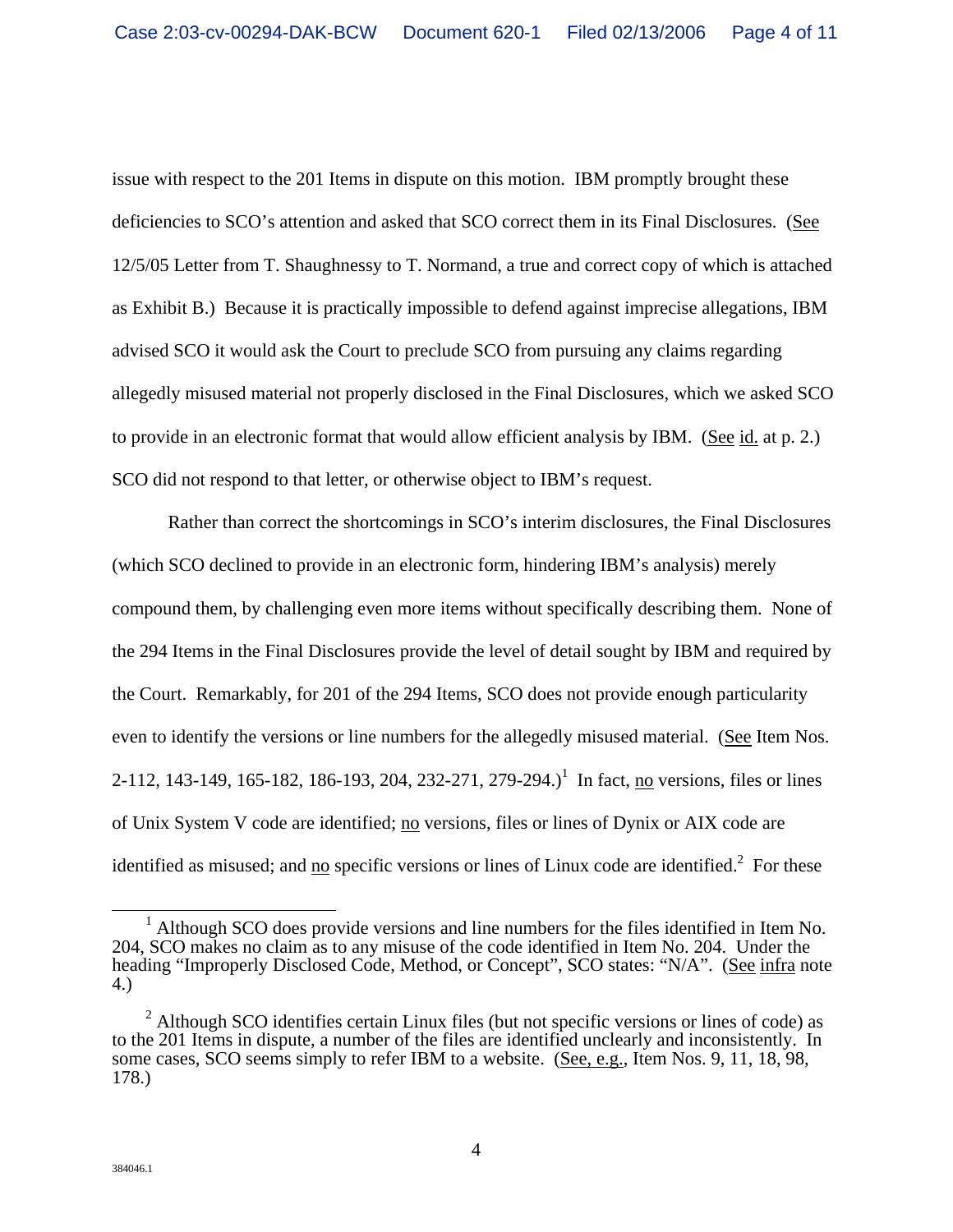201 Items, SCO comes nowhere close to providing the information that IBM needs to defend itself and that the Court ordered SCO to provide.<sup>3</sup>

As is further discussed below, SCO should now finally be precluded from proceeding any further on those 201 Items for which it has not provided even the most basic identifying information.

#### **Argument**

### I. THE FINAL DISCLOSURES LACK THE REQUISITE SPECIFICITY.

At this point, IBM has been asking SCO for nearly three years to identify with specificity the material that IBM is alleged to have misused. Specifically, IBM has requested SCO to specify the versions, files and line numbers of the allegedly misused material. The Court has ordered SCO no less than three times to do so. Yet, as described above, SCO has refused. While the sheer magnitude of the materials provided with the Final Disclosures gives the false impression of detail, the 201 Items at issue on this motion fail to identify any versions, files or lines of any Unix System V, AIX or Dynix code as being misused. The Items at issue identify Linux files in most cases (albeit inconsistently and confusingly) but nowhere specifically identify any versions or lines of Linux code; in some cases IBM simply is referred to a website. (See, e.g., Item Nos. 9, 11, 18, 98, 178.)

 $\frac{1}{3}$  $3$  The shortcomings in the Final Disclosures are not limited to failing properly to identify the versions, files and lines of code of the relevant UNIX System V, AIX, Dynix and Linux material. SCO also fails to provide, for example, adequate information as to when and how the allegedly misused material was ever disclosed, by SCO or anyone else; details as to the origin of the material, including when, where and by whom the material was created; and all products in which the material is included, or on which the material is based.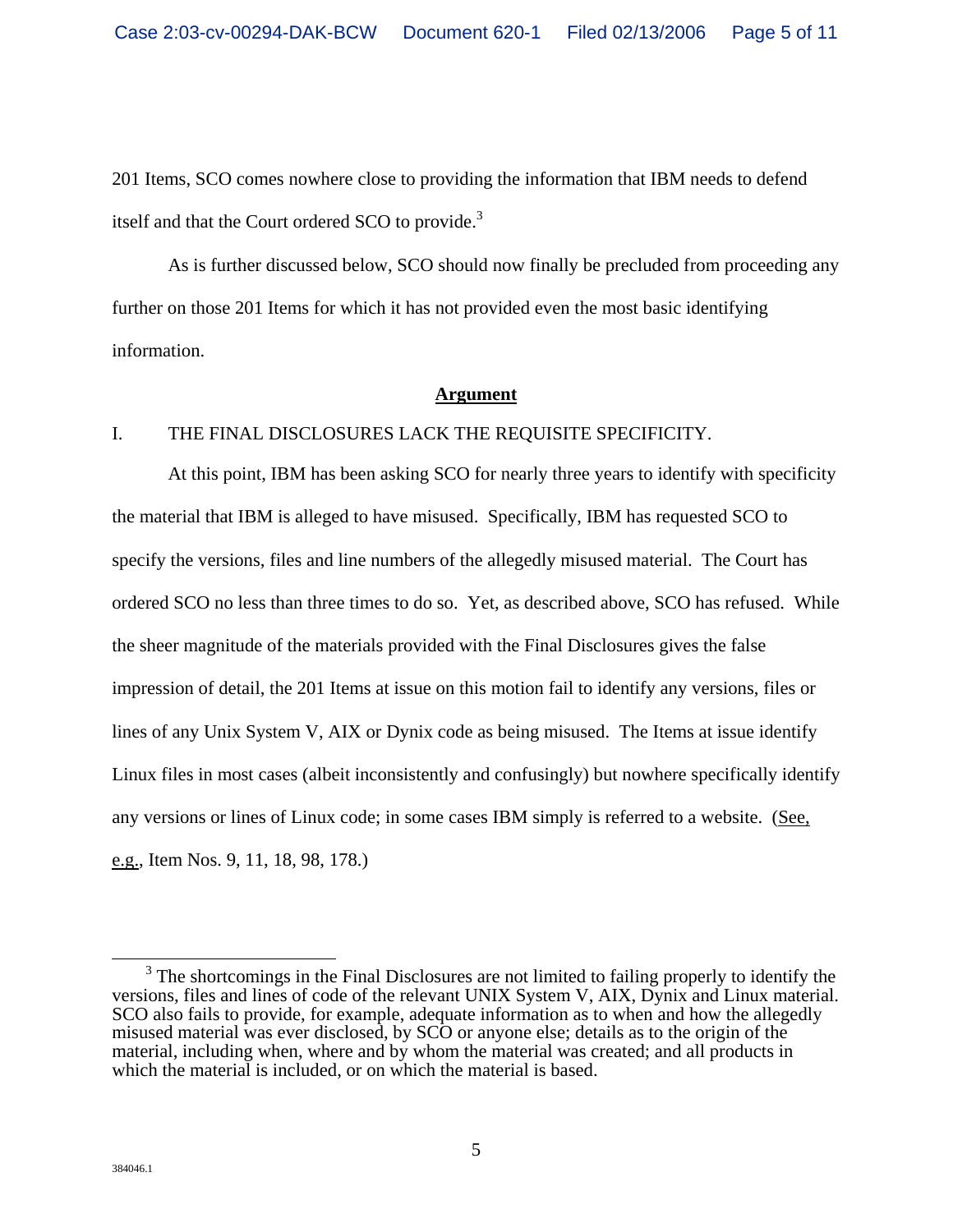Item Nos. 271 and 294 of the Final Disclosures illustrate the problem. Item No. 271 claims that "AIX and Dynix/ptx patented technologies, based on UNIX System V, were improperly released for the benefit of, and use by, the Linux development community in developing Linux." SCO does not identify a single version, file or line of Unix System V, AIX, Dynix or Linux technology that IBM is alleged to have misused. Instead, SCO merely attaches 34 patents. None of these 34 patents lists any versions, files or lines of code. There is, therefore, no way of telling what, if any, Unix System V, AIX, Dynix or Linux technology SCO contends was misused. Similarly, SCO's Item No. 294 alleges that IBM has engaged in "[e]xtensive use of ptx programming experience (and a fortiori exposure to UNIX System V) in creating numerous Linux kernel patches". In support of this claim, SCO attaches a computer disk containing 33,000 single-spaced pages of proposed code contributions. Nowhere does SCO identify with specificity a single version, file or line of Unix System V, AIX, Dynix or Linux code. Here again, IBM is left to guess as to SCO's claim.

SCO's failure to specify its claims is especially egregious because it has had the information necessary to do so since nearly the beginning of this lawsuit. SCO was founded as a Linux company, and Linux source code has been available for download from the internet since the inception of Linux—long before the commencement of this lawsuit. SCO purports to own all Unix System V code and, thus, has ready access to all of the System V code. Further, IBM produced millions of lines of AIX and Dynix source code to SCO almost two years ago and supplemented the production nearly nine months ago with hundreds of millions of additional lines of code, including all iterations and versions of such code maintained by IBM, and thousands of programmers' notes and design documents. Despite requiring IBM to devote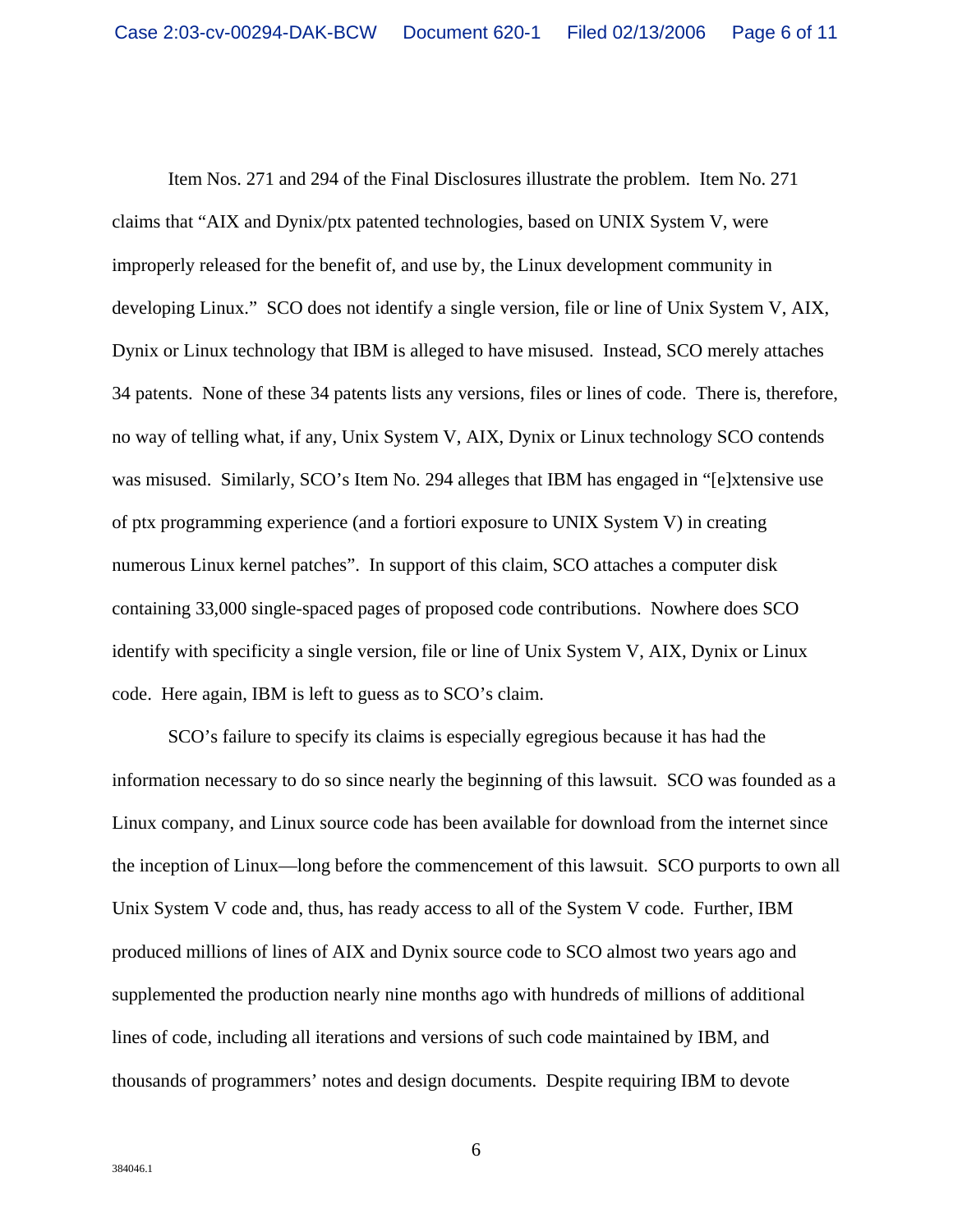considerable resources to providing SCO with this information, SCO identifies lines of AIX or Dynix code for only one of the 201 Items at issue and fails to make any allegation of misuse in relation to that  $code.<sup>4</sup>$ 

### II. SCO'S GAMESMANSHIP IS EXTREMELY PREJUDICIAL TO IBM.

The shortcomings in the Final Disclosures are not only pervasive, but they also result in extraordinary prejudice to IBM. The lack of particularity in the Final Disclosures cloaks SCO's claims in uncertainty and makes it practically impossible for IBM to defend itself.

SCO contends generally that IBM misused the Unix System V code (which SCO purports to own) and the AIX and Dynix code (which IBM owns, but SCO purports to control). According to SCO, IBM improperly "dumped" Unix System V, AIX and Dynix into Linux. Given the scope of the code implicated by SCO's claims, however, it is practically impossible to assess and defend against them without knowing exactly which versions, files and lines of code SCO contends are at issue. As the Court will recall, there are numerous versions of Unix System V, AIX, Dynix and Linux, and each version consists of thousands of files and millions of lines of code. For example, Unix System V R4.2 ES/MP consists of 22,222 files and 7,339,157 lines of code; AIX 4.3.3 for Power consists of 111,964 files and 138,420,329 lines of code; and Linux 2.6.15 consists of 18,811 files and 7,290,070 lines of code.

 $\frac{1}{4}$  $4$  In Item No. 204, SCO provides a comparison of System V source code and Dynix source code to support the unremarkable, and uncontested, proposition that the Dynix operating system contains certain code modified or derived from System V source code; neither party contests the fact that IBM (through Sequent) had a valid license to include System V source code in Dynix. In fact, as noted above, SCO makes no claim of misuse of the material identified in Item No. 204. (See supra note 1.)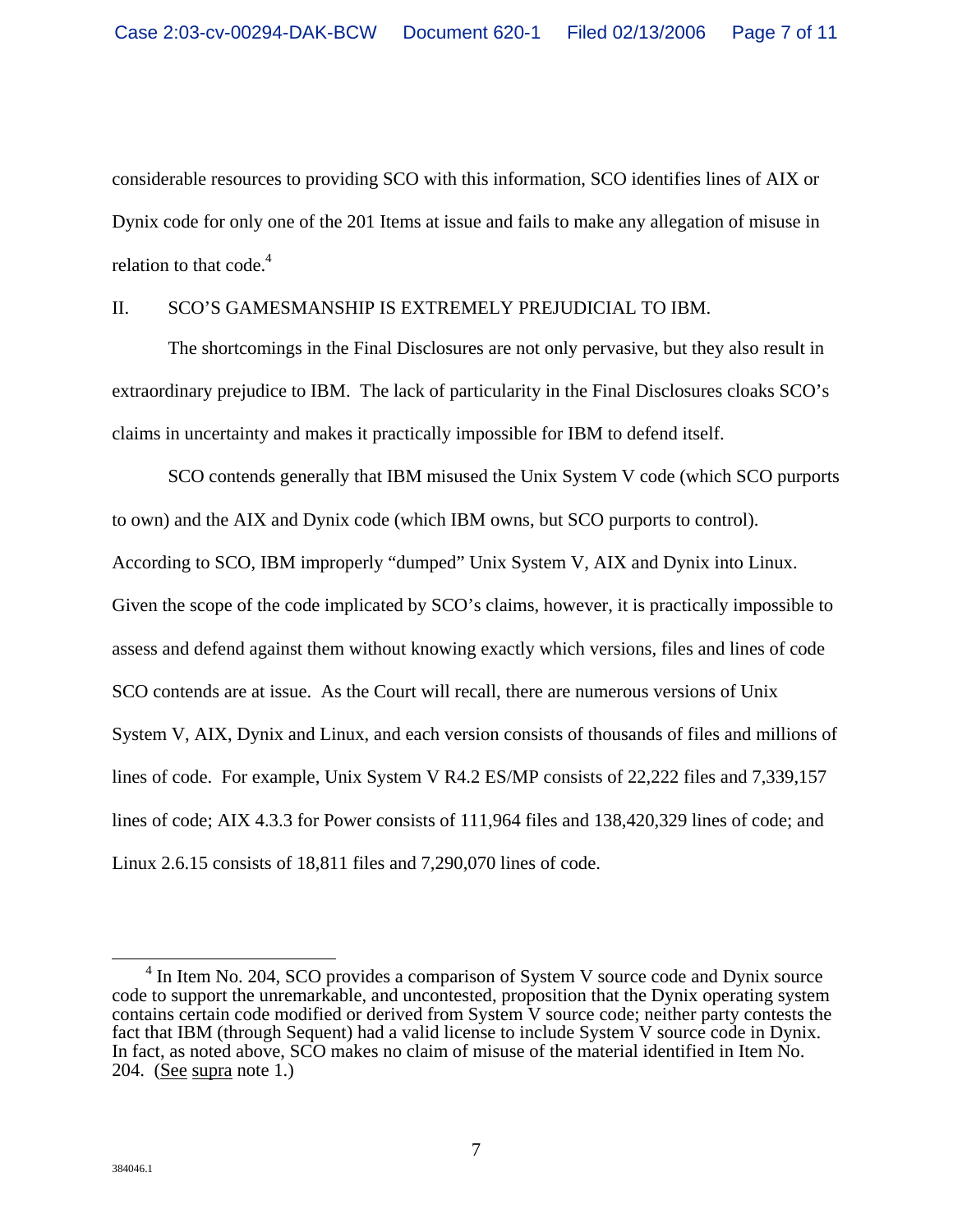SCO's failure to specify its claims leaves IBM no way to defend itself except by undertaking a massive analysis, potentially of every single version, file and line of Unix System V code, every single version, file and line of code in AIX and Dynix, and every single version, file and line of code in Linux.<sup>5</sup> As SCO well knows, there is no way IBM could conduct this analysis in several years, let alone in the several months afforded by the scheduling order. Unlike SCO, IBM does not know what SCO claims. If tolerated, SCO's gamesmanship would give IBM and its experts no meaningful opportunity to evaluate in advance the claims SCO may choose to trot out in its expert reports, in opposition to IBM's summary judgment motions and/or at trial.

## III. THE ONLY APPROPRIATE REMEDY FOR SCO'S GAMESMANSHIP IS TO LIMIT ITS CLAIMS TO THE DISCLOSED ITEMS FOR WHICH SCO PROVIDED SUFFICIENT SPECIFICITY.

SCO's failings regarding the Final Disclosures do not occur on an empty set. They come following repeated discovery requests by IBM and three separate orders of this Court. Indeed, they come in derogation of this Court's orders. The appropriate remedy for a party's failure to comply with an order requiring the disclosure of the party's claim is an order precluding the party from pursuing undisclosed elements of the claim.

 Many courts have held that a party's claim must be limited to exclude elements of the claim for which the party has failed to provide appropriate, court-ordered discovery. See Imax

 $\frac{1}{5}$  $<sup>5</sup>$  Based on SCO's claims, the investigation would have to include, among other things, an</sup> inquiry into the origin of the code, the value of the code, whether SCO distributed the code under the terms of the General Public License, whether the code was developed to comply with publicly known standards, whether the code is dictated by externalities, whether the code is merely an unprotectable idea, whether the code ever shipped without a required copyright notice, and whether the code is otherwise in the public domain.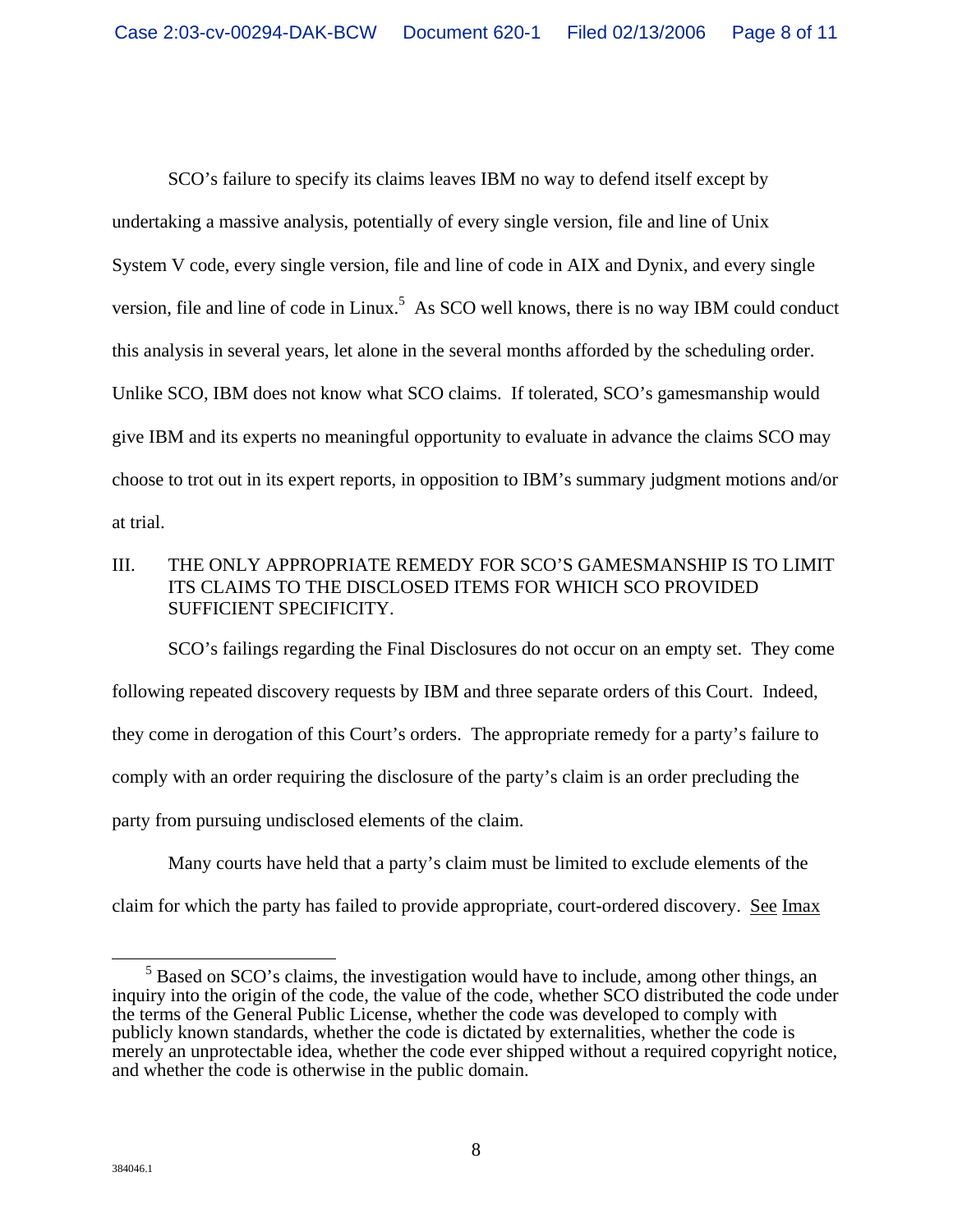Corp. v. Cinema Tech., Inc., 152 F.3d 1161, 1167 (9thCir. 1998) (affirming district court's decision "refusing [under Fed. R. Civ. P. 26(e)] to consider any trade secret material that was not specifically listed in haec verba in [plaintiff's] Fourth Supplemental Responses", because defendant "could not be expected to prepare its rebuttal to [plaintiff's] trade secrets claim without some concrete identification of exactly which [elements] alleged were incorporated into [defendant's] own projector system"); Kang v. Lee, No. 96 Civ. 1145, 1997 WL 669787, at \*3 (S.D.N.Y. Oct. 27, 1997) (ruling that "[a]s a result of Defendant's failure to comply with Plaintiff's discovery demands, even after this Court directed him to do so, he has been precluded from offering any evidence at trial relating to matters raised in Plaintiff's unanswered interrogatories and unsatisfied document requests").

Modifying the Scheduling Order either to afford IBM more time to evaluate SCO's claims or to provide SCO an opportunity to amend its disclosures would not be an adequate solution to the lack of specificity in the Final Disclosures. It would require years for IBM to chase all of the facts relating to the hundreds of millions of lines of code implicated by SCO's claims. As described above, in spite of the benefit of almost three years time and numerous requests from IBM and instructions from the Court, SCO has repeatedly refused to identify with specificity the basis of its claims. The resolution of this case should not be delayed further to provide SCO yet another opportunity. It has had more than enough opportunity to comply with the Court's orders. As IBM has previously advised the Court, we believe it is in IBM's interest and in the public interest to bring this case to a close as soon as possible.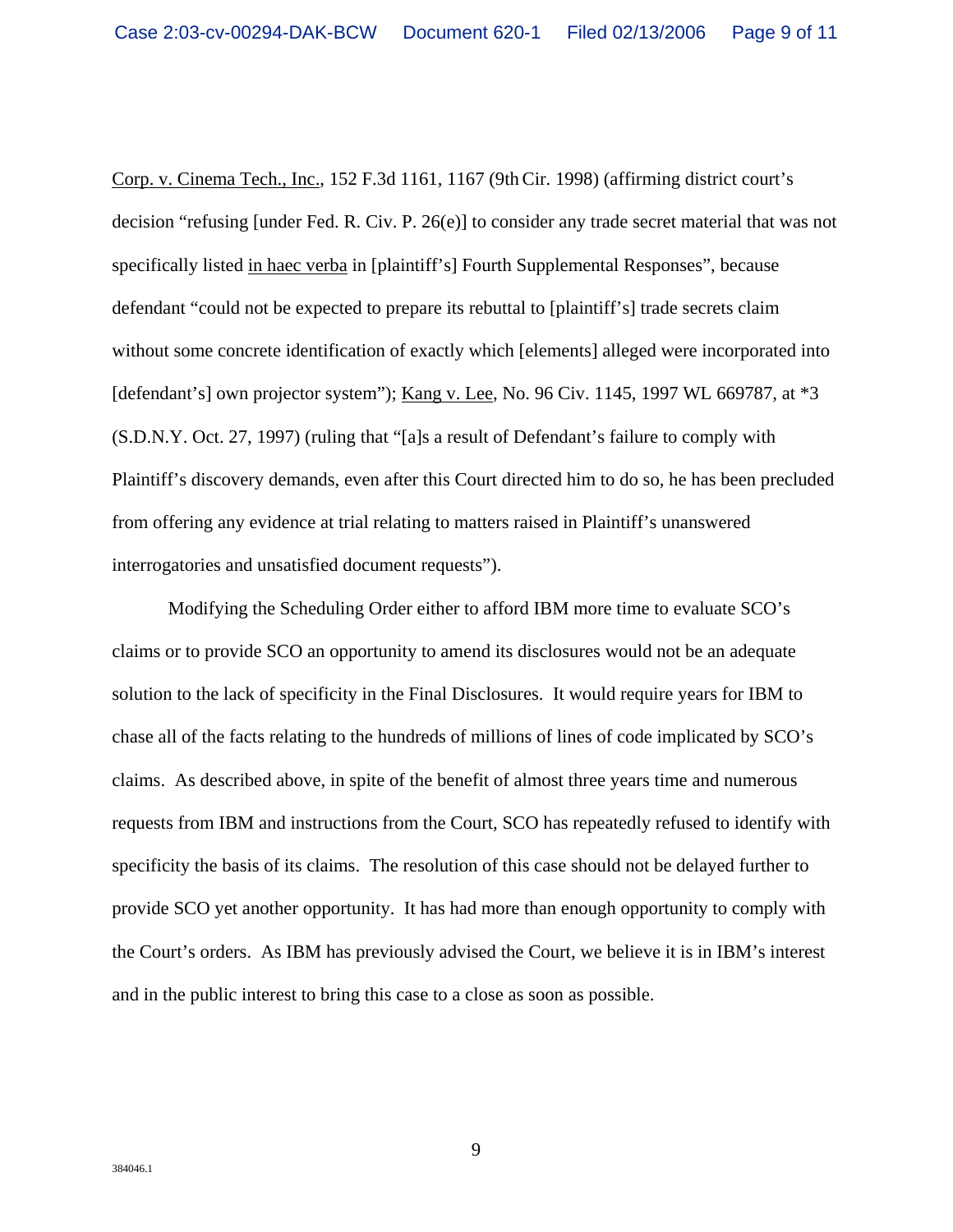In short: enough is enough. SCO should now finally be precluded from proceeding any

further on those 201 Items for which it has not provided even the most basic identifying

information. (See Item Nos. 2-112, 143-149, 165-182, 186-193, 204, 232-271, 279-294.)

## **Conclusion**

For the foregoing reasons, IBM respectfully requests that the Court enter an order

limiting the scope of SCO's claims relating to allegedly misused material to the following Items

in SCO's Final Disclosures: Item Nos. 1, 113-142, 150-164, 183-185, 194-203, 205-231, and

272-278.

DATED this 13th day of February, 2006

SNELL & WILMER L.L.P.

/s/ Todd M. Shaughnessy Alan L. Sullivan Todd M. Shaughnessy Amy F. Sorenson

CRAVATH, SWAINE & MOORE LLP Evan R. Chesler David R. Marriott

*Attorneys for Defendant/Counterclaim-Plaintiff International Business Machines Corporation* 

Of counsel:

INTERNATIONAL BUSINESS MACHINES CORPORATION Jennifer M. Daniels Alec S. Berman 1133 Westchester Avenue White Plains, New York 10604 (914) 642-3000

*Attorneys for Defendant/Counterclaim-Plaintiff International Business Machines Corporation*